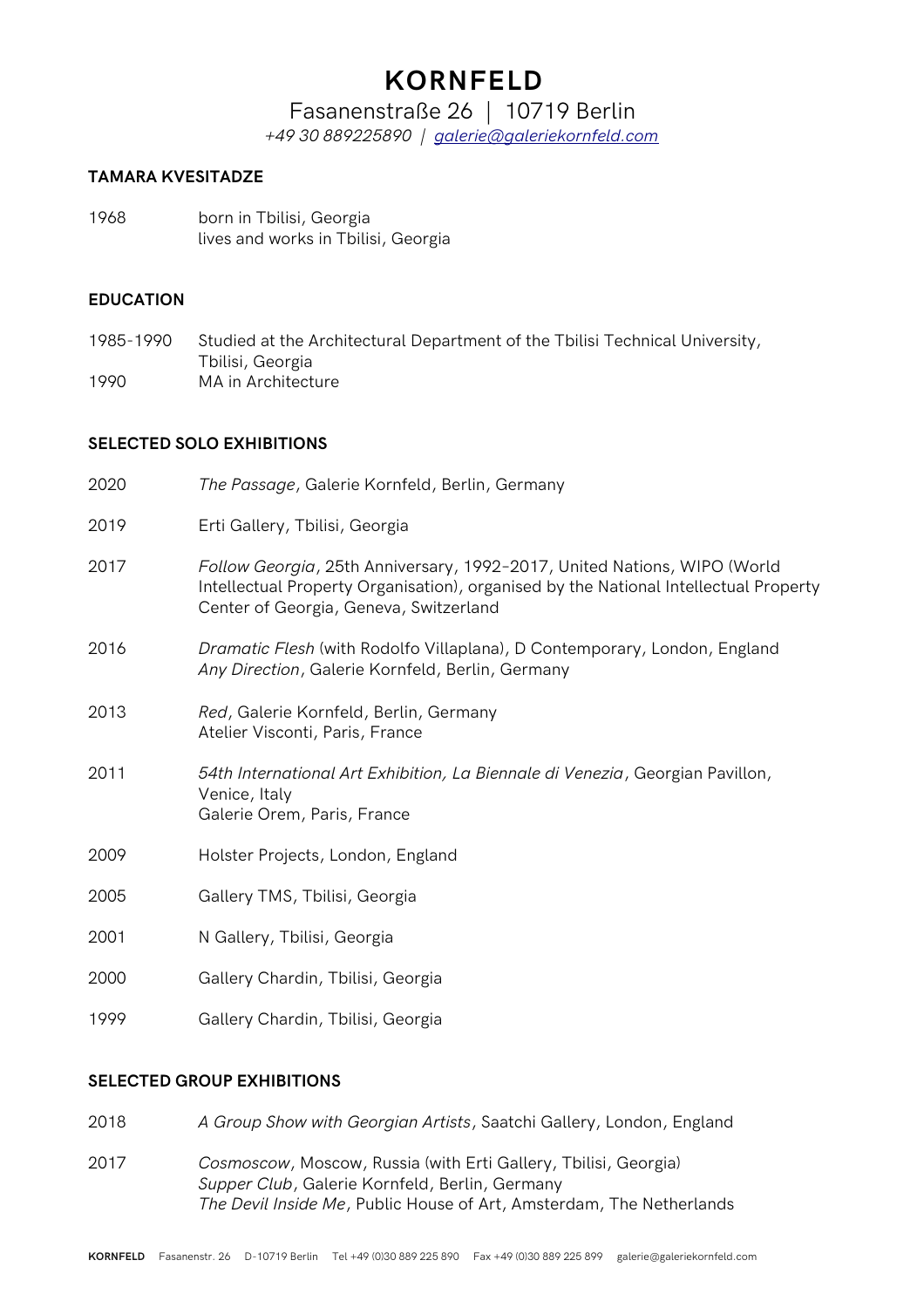# **KORNFELD**

Fasanenstraße 26 | 10719 Berlin

*+49 30 889225890 | [galerie@galeriekornfeld.com](mailto:galerie@galeriekornfeld.com)*

| 2016 | Someplace Else Right Now, Utility Muffin Research Kitchen in Los Angeles, USA                                                  |
|------|--------------------------------------------------------------------------------------------------------------------------------|
| 2014 | At the Crossroads II: Contemporary Art from Istanbul to Kabul,<br>Sotheby's London, England                                    |
| 2013 | At the Crossroads: Contemporary Art from the Caucasus and Central Asia,<br>Sotheby's London, England                           |
| 2007 | 52nd International Art Exhibition, La Biennale di Venezia, Georgian Pavillon,<br>Venice, Italy<br>OPEN 10, Lido, Venice, Italy |
| 2003 | Installation, N Gallery, Art Cologne 2003, Cologne, Germany                                                                    |
| 2001 | Thomas Boland Gallery, Jacob Javits Center, New York, USA                                                                      |
| 2000 | CFM Gallery, New York, USA                                                                                                     |
| 1999 | Thomas Boland Gallery, Jacob Javits Center, New York, USA                                                                      |
| 1998 | 2 Dagen, International Centrum Poppenkunst, Goes, The Netherlands                                                              |
| 1997 | Multimedia Sculpture, CFM Gallery, New York, USA<br>Art Against AIDS, Stricoff Fine Art Gallery, New York, USA                 |
| 1996 | Transformation, CFM Gallery, New York, USA                                                                                     |

# **ARTWORKS INS PUBLIC SPACES**

| 2012 | Hours, Marjanishvili Street, Tbilisi, Georgia                       |
|------|---------------------------------------------------------------------|
| 2011 | Rotation, Khimshiashvili Avenue, Batumi, Georgia                    |
| 2010 | Man and Woman, 9 m tall sculpture in the harbor of Batumi, Georgia  |
|      | more large scale installations in public spaces in China and France |

## **PRIVATE COLLECTIONS**

Caroline and Michael Haas, Jean Todt, Joana Schliemann, Olga Addison, Dabing Chen

#### **PRESS**

2019 100 Sculptures of tomorrow

#### 2018 Google Arts & Culture